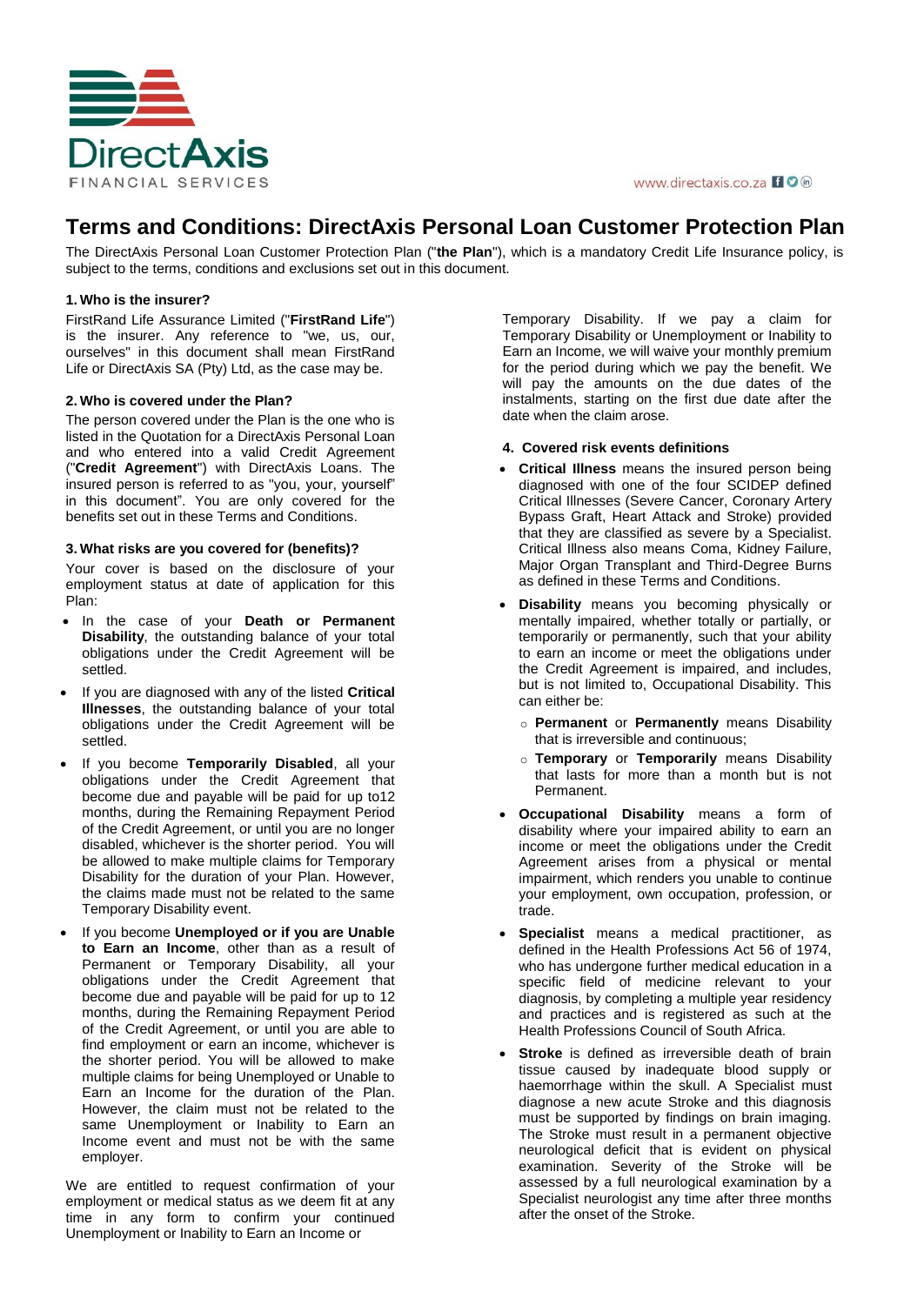- **For the above definition, the following are not covered:**
	- o Transient Ischemic Attack (TIA);
	- o Brain damage due to an accident or injury;
	- o Disorders of the blood vessels affecting the eye including infarction of the optic nerve or retina;
	- o Migraine and vestibular disorders; and
	- o Asymptomatic silent stroke found on imaging.

A Stroke (definition as above) is severe if there is severe impairment and you need constant assistance, as measured by:

- The inability to do three or more basic activities of daily living (ADL); or
- A Whole Person Impairment (WPI) of greater than 35%.

WPI figures are calculated as per the American Medical Association Guides to the Evaluation of Permanent Impairment (6th Edition).

- **Basic Activities of Daily Living (ADL):** Includes:
	- $\circ$  Bathing the ability to wash/bathe oneself independently.
	- $\circ$  Transferring the ability to move oneself from a bed to a chair or from a bed to a toilet independently.
	- $\circ$  Dressing the ability to take off and put on one's clothes independently.
	- o Eating the ability to feed oneself independently. This does not include the making of food.
	- $\circ$  Toileting the ability to use a toilet and cleanse oneself thereafter, independently.
	- $\circ$  Locomotion on a level surface the ability to walk on a flat surface, independently.
	- $\circ$  Locomotion on an incline the ability to walk up a gentle slope, or a flight of steps independently.
- **Cancer** is defined as any malignant tumour characterized by the uncontrolled growth of malignant cells and invasion of tissue. The term Cancer includes, but is not limited to, leukaemia, sarcoma, and lymphoma, unless excluded below. The diagnosis must be made by a Specialist and confirmed with a pathology report.
- In terms of the above definition, the following are excluded:
	- o All tumours which are histologically described as benign, pre-malignant, borderline malignant, or have low malignant potential;
	- o Any tumour classified as carcinoma in-situ (Tis) or Ta by the AJCC Cancer Staging Manual;
	- o All non-melanoma skin cancers and
	- o Prostate cancer unless histologically classified as having a Gleason score greater than 6 or having progressed to at least stage T2N0M0 as classified by the AJCC Cancer Staging Manual.
- **Severe Cancers** of all types, except prostate, leukaemia, lymphoma and brain tumours, are defined as Stage 4 cancer in the general classification used by the American Joint Committee for Cancer for the type of Cancer involved.

### **Severe prostate Cancer**

| Stage 4 | $Any T, N1 - 3, M0 any Gleason$ |  |
|---------|---------------------------------|--|
|         | Any T, any N, M1, any Gleason   |  |

#### **Severe leukaemia and lymphoma**

This benefit will pay for any one of the following diagnoses:

- o Acute Myeloid Leukaemia;
- o Chronic Lymphocytic Leukaemia, Stage III or IV on the Rai classification;
- o Chronic Myeloid Leukaemia (requiring bone marrow transplant);
- o Acute Lymphocytic Leukaemia (adults);
- o Hodgkin's/Non-Hodgkin's lymphoma Stage IV on Ann Arbor classification system; or
- o Multiple Myeloma Stage III on the Durie-Salmon Scale.

# **Severe brain tumours**

| WHO grade IV | On diagnosis |
|--------------|--------------|
|              |              |

 **Coronary Artery Bypass Graft (CABG)** is defined as the actual undergoing of open-heart surgery or minimally invasive surgery, to correct narrowing or blockage of two or more coronary arteries with insertion of bypass graft(s). The surgery must have been deemed necessary by a Specialist.

In terms of the above definition, the following are not covered:

- o Coronary angioplasty;
- o Stent insertion; and
- o All other intra-vascular catheter-based procedures.
- **Heart Attack** is defined as death of a portion of the heart muscle as a result of inadequate blood supply. A Specialist must make the definite diagnosis of an acute myocardial infarction. All three (3) of the following criteria must be present and consistent with the diagnosis of an acute myocardial infarction:
	- o Clinical symptoms;
	- o Characteristic electrocardiographic changes; and
	- o The characteristic rise above accepted normal values of biochemical cardiac specific markers.

In terms of the above definition, the following are not covered:

- o Angina, stress (Takotsubo) cardiomyopathy and all other forms of acute coronary syndromes.
- **Severe Heart Attack** is defined as the death of heart muscle, due to inadequate blood supply, as evidenced by any of the following combinations of criteria:
	- o Compatible clinical symptoms AND raised cardiac biomarkers; or
	- o Compatible clinical symptoms AND new pathological Q-waves on ECG as defined in Annexure A (b); or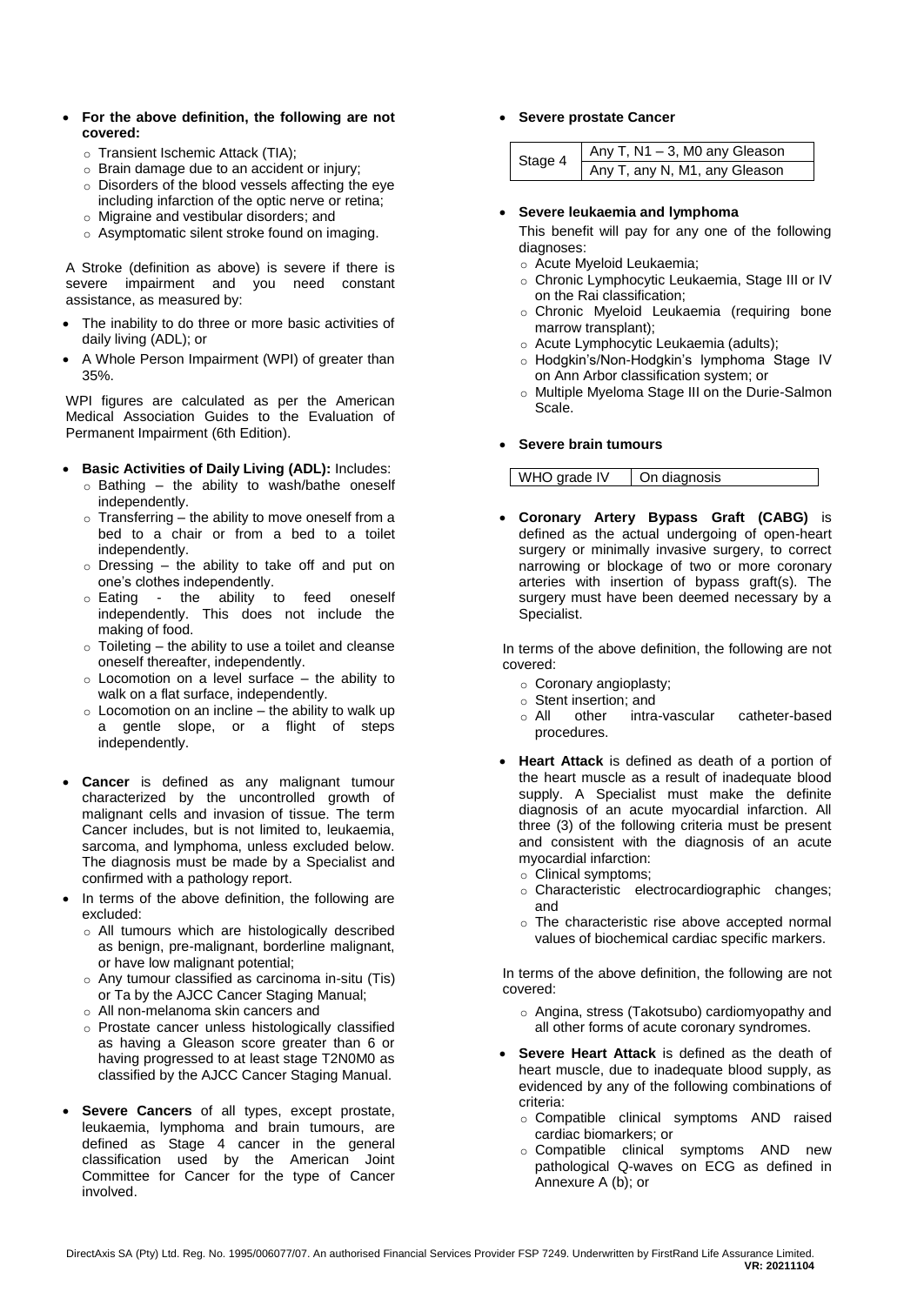- o New pathological Q-waves on ECG as defined in Annexure A (b) AND raised cardiac biomarkers; or
- o ST-segment and T-wave changes on ECG indicative of myocardial injury as defined in Annexure A (a) AND raised cardiac biomarkers.

Where raised cardiac biomarkers are referenced above, they are defined as any one of the following Troponin or Non-Troponin Markers:

| <b>Sensitive Troponin Markers</b><br><b>Marker</b> |                         | Value**    |                |
|----------------------------------------------------|-------------------------|------------|----------------|
| *Assay<br>(test)                                   | <b>Troponin</b><br>Type | Unit: ng/L | Unit:<br>ng/ml |
| Roche<br>hsTnT                                     | TnT                     | >1000      | > 1.0          |
| Abbott<br><b>ARCHITECT</b>                         | Tnl                     | > 3000     | > 3.0          |
| Beckman<br>AccuTnl                                 | Tnl                     | > 5000     | > 5.0          |
| Siemens<br>Centaur<br>Ultra                        | Tnl                     | >6000      | > 6.0          |
| Siemens<br>Dimension<br>RxL                        | Tnl                     | >6000      | > 6.0          |
| Siemens<br><b>Stratus CS</b>                       | Tnl                     | >6000      | > 6.0          |

\*Use the relevant manufacturer's assay (test) or equivalent as it appears on the laboratory report.

\*\*Values represent multiples of the World Health Organisation (WHO) MI rule in levels and not the 99th percentile values (upper limit of normal) as quoted on the laboratory result.

# **Conventional Troponin Markers:**

| <b>Marker</b>              |                 | Value      |                |
|----------------------------|-----------------|------------|----------------|
| Assay (test)               | Troponin<br>ype | Unit: ng/L | Unit:<br>ng/ml |
| Conventional<br>TnT        | TnT             | >1000      | >1.0           |
| Conventional<br>AccuTnl*** | Tnl             | >500       | >0.5           |

\*\*\* or equivalent threshold with other Troponin I methods.

# **Non-Troponin Markers:**

| <b>Marker</b>                       | Value                                                                                                                                          |
|-------------------------------------|------------------------------------------------------------------------------------------------------------------------------------------------|
| <b>Raised CK-</b><br><b>MB</b> mass | Raised 2 times or more the upper limit<br>of normal laboratory reference range in                                                              |
|                                     | acute presentation phase                                                                                                                       |
| <b>Total CPK</b><br>elevation       | Raised 2 times or more the upper limit<br>of normal laboratory reference range in<br>acute presentation phase, with at least<br>6% being CK-MB |

A Heart Attack with severe permanent impairment in function with permanent impairment in one or more of the following functional criteria, as measured six weeks post-infarction:

| <b>Criterion</b>      | <b>Value</b> |
|-----------------------|--------------|
| I NYHA classification | Class 4      |

| <b>METS</b>        | 1 or less |
|--------------------|-----------|
| <b>VEF</b>         | $< 30\%$  |
| I VEDD.            | > 72      |
| Ultrasound FS in % | $< 16\%$  |

 Notes: If more than one functional criterion is impaired, but their values do not conform to the definition of Severe Heart Attack (for example one impaired value meets the threshold for the definition of Severe and another does not), the final Severity should be determined by giving preference to the more objective criteria, i.e. in the following order: 1. LVEF, 2. LVEDD, 3. Ultrasound FS, 4. METS, 5. NYHA.

# **Annexure A Definitions of ECG changes**

(a) ECG changes indicative of Myocardial Ischaemia that may progress to Myocardial Infarction:

- Patients with ST-segment elevation:
	- o New or presumed new ST segment elevation at the J point in two or more contiguous leads with the cut-off points greater than or equal to 0.2mV in leads V1, V2, or V3, and greater than or equal to 0.1mV in other leads.
	- o Contiguity in the frontal plane is defined by the lead sequence AVL, I and II, AVF, III.
- Patients without ST-segment elevation:
	- o ST-segment depression of at least 0.1 mV;
	- o T-wave abnormalities only.

(b) Definition of new pathological Q-waves:

- Any new Q-wave in leads V1 through V3;
- A Q-wave greater than or equal to 40 ms (0.04s) in leads I, II, AVL, AVF, V4, V5 or V6;
- The Q-wave changes must be present in any two contiguous leads, and be greater than or equal to 1mm in depth;
- Appearance of new complete bundle branch block
- **Major organ transplant** means receiving one or more of the following organs from a human donor during an organ transplant operation: kidney, heart, lung, liver, pancreas, or bone marrow. Bone marrow transplant is only covered if you have undergone pre-conditioning with myeloablative chemotherapy and/or radiotherapy. This excludes any other organs, parts of organs, or any other tissue.
- **Third-Degree Burn** is defined as a burn through the full thickness of the skin causing scarring. The thirddegree burn must cover at least 20% of the body's surface area or involve half of the face. A Specialist must confirm the diagnosis and the total area involved using standardized, clinically accepted, body surface area charts.
- **Coma** means a state of continuous unconsciousness with no reaction to external stimuli. The Coma must persist for at least 96 hours and require intubation and mechanical ventilation to sustain life. The Coma must result in permanent objective neurological deficit that is evident on physical examination that has persisted for a continuous period of at least 30 days after the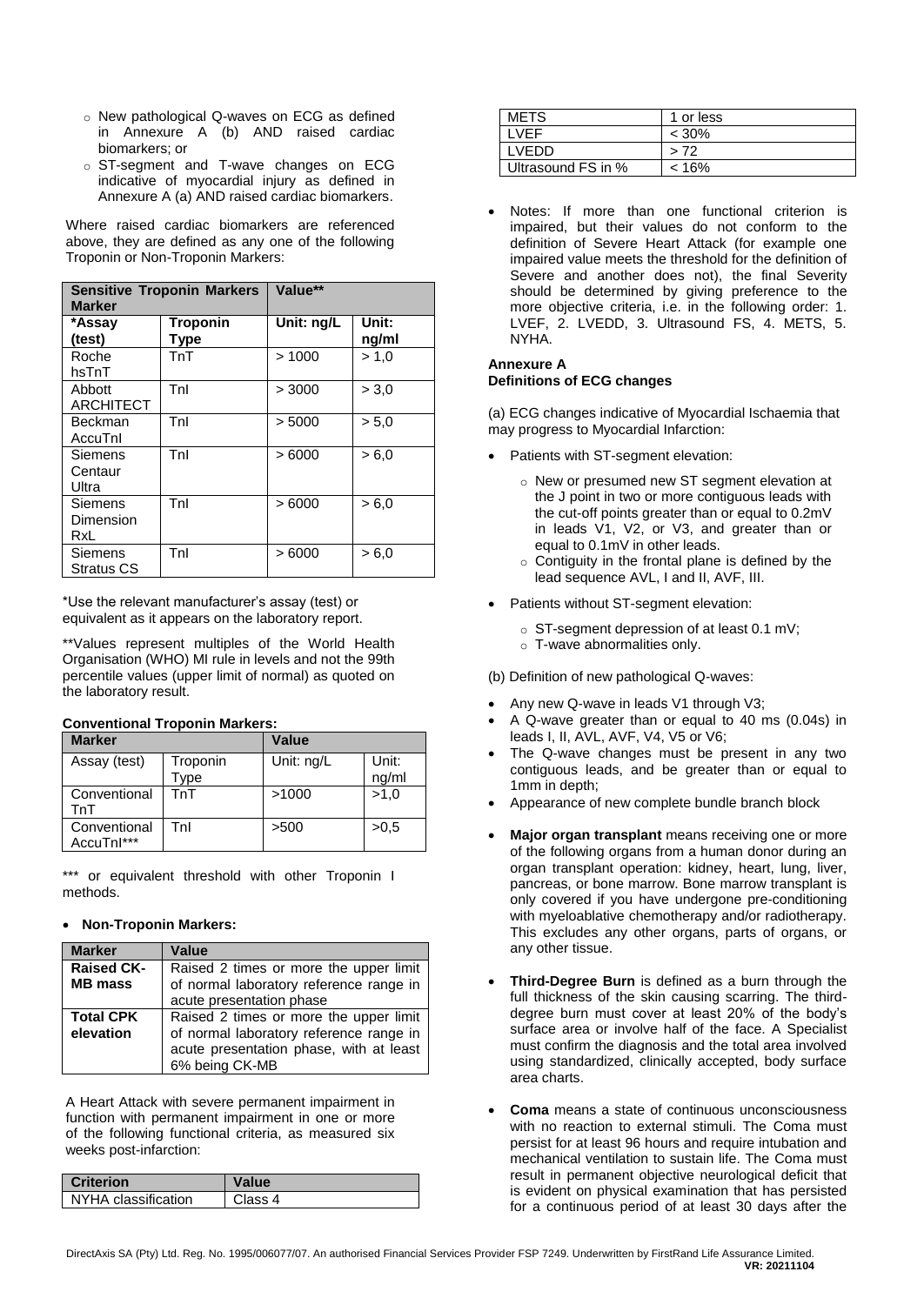onset of the Coma. This excludes coma deliberately induced by medical practitioners using drugs or other means.

- **Kidney Failure** means the total and permanent failure of both kidneys, requiring the use of permanent dialysis.
- **Unable or Inability to Earn an Income** means you are incapable of earning the total income that you earned from any occupation, work, job or business for a full calendar month, provided that you must have earned such income for at least three-consecutive calendar months after the Start Date of the Plan and immediately before you became unable to earn such income, and the reason for you becoming unable to earn an income may not be disability or pregnancy.
- **Unemployed or Unemployment** means you are not employed or engaged in any occupation, work, job or business for remuneration or profit.
- **Retrenchment** means your forced termination from employment under section 189 and/ or 189A of the Labour Relations Act, in respect of adverse business conditions, the liquidation of the company, the introduction of new technology and the re-organisation of the business resulting in staff reductions. You shall be regarded as retrenched if you remain unemployed.
- **Self-employed** means your primary income is earned from being a sole proprietor, or partner in a firm or association, or a member of a close corporation, or a director of a company or a trustee of a trust, or you are employed in a family-owned business.
- **Pensioner** means you are permanently retired from the workforce or any occupation or profession that provides your primary income, and you qualify to receive a pension which is paid from a pension fund or provident fund, or you qualify to receive an older person's grant.
- **Remaining Repayment Period** means the amount of time in which instalments are still payable based on the duration of the Credit Agreement. This is calculated from the date of the claim event.

#### **5. What are the exclusions (when will you not be covered)?**

We will not pay any amount, including benefits or refund of premiums, on:

# **Death or Disability resulting from:**

- o Wilful self-inflicted injury or suicide within 12 months from the Start Date of this Plan; or
- o Active participation in war, invasion, acts of foreign enemies, hostilities, warlike operations (whether war be declared or not), civil war, insurrection, rebellion revolution, civil commotion or uprisings, military power; or
- o Any pre-existing condition/s that you were aware of and that affected you within 12 months prior to the Start Date of this Plan, for a period of 12 months after the start date of the Plan.
- **Critical Illness resulting from:**
	- o A Pre-Existing Medical Condition means any

illness or condition that you have (or should reasonably have) received, or have been recommended to receive, medical advice, diagnosis, care or treatment prior to the Start Date of your Critical Illness cover. No claim will be paid for any illness or condition that was caused or accelerated by a Pre-Existing Medical Condition. In addition, no claim will be paid if the date of the covered risk event or medical advice, diagnosis, care or treatment occurred prior to the Start Date of the Plan, or within a defined waiting period.

#### **Unemployment or Inability to Earn an Income resulting from:**

- o Retrenchment or termination of employment within 3 months after the Start Date of this Plan, where the term of the Credit Agreement is more than six months;
- o Lawful dismissal, including dismissal as a result of wilful misconduct that is a violation of some established, definite rule of conduct, a forbidden act, wilful dereliction of duty or misconduct;
- o Voluntary forfeiture of salary, wages, or other employment income;
- o Voluntary retrenchment or termination of employment;
- o Resignation;
- o Retirement;
- o Participation in an unprotected strike; and
- o Retrenchment of which you were aware of or received notice of during the 3 months prior to Start Date of the Plan.
- If you are **self-employed,** or employed in the informal sector on the Start Date of the Plan, you will not have cover for:
	- o Unemployed or Unable to Earn an Income; and o Occupational Disability.
- If you become a **Pensioner** after the Start Date of this Plan, you must notify us to remove the following benefits as they will no longer apply to you:
	- o Unemployed or Unable to Earn an Income; and o Occupational Disability.
- Any covered event if:
	- o The terms and conditions of the Plan are not met; or
	- o Any information provided upon taking out the Plan and the Credit Agreement, or updating any of the Plan details, or the submission of a claim, is materially incorrect, fraudulent misrepresented or omitted. We also reserve our rights to recover any amount paid on a claim, which later transpires to have been a fraudulent claim; or
	- o The covered event arose from participation in a criminal activity.

# **6. When does the cover and Plan start?**

Once your Plan is accepted by the Insurer ("Start Date"), the contract (which includes the Plan Schedule, Customer Agreement and Terms and Conditions, where applicable) will take effect from the cover Start Date, as reflected in your Plan Schedule. We will notify you once cover is accepted.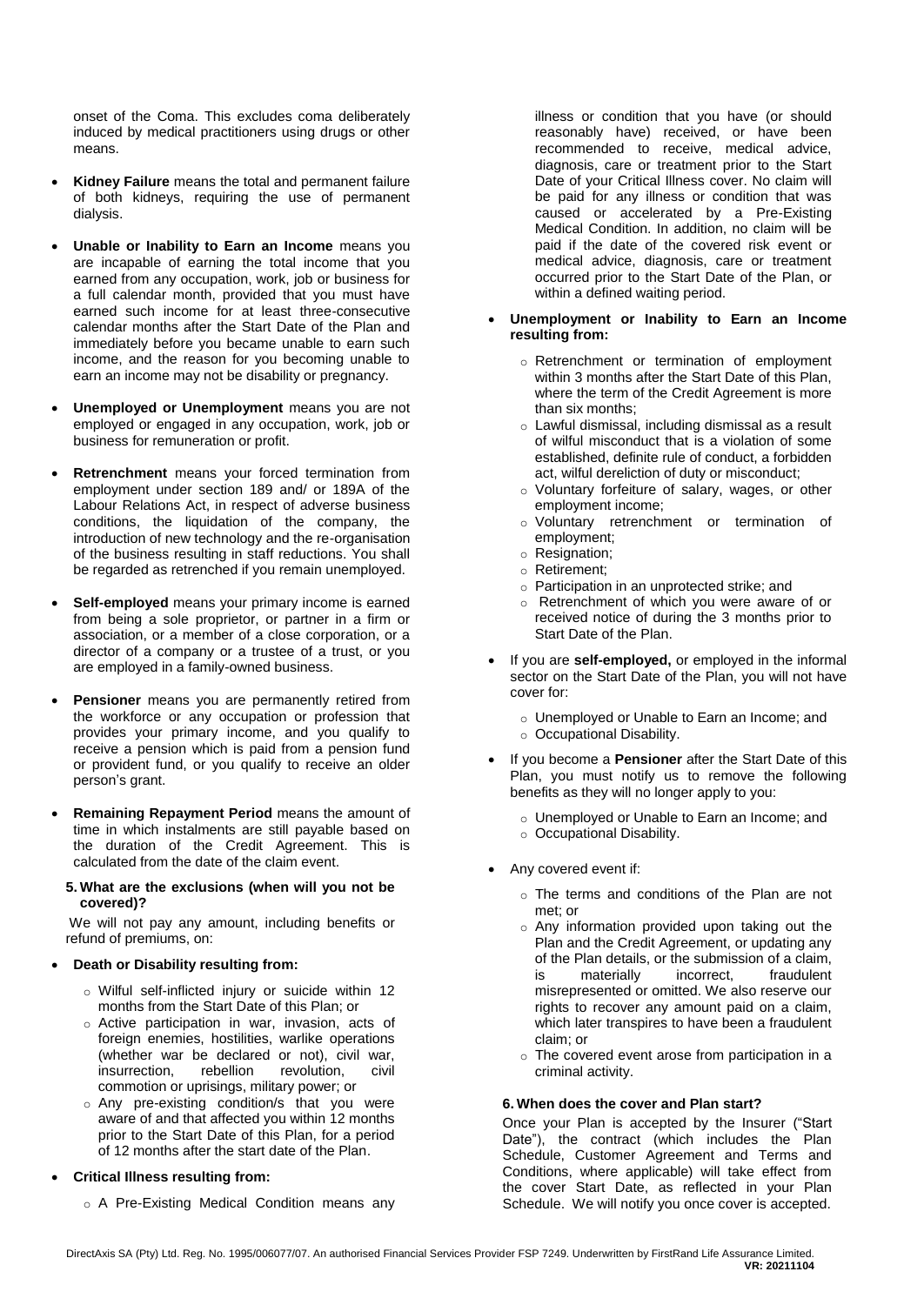#### **7. When does the cover and Plan end?**

The Plan and all cover ends:

- o When the outstanding balance under the Credit Agreement is settled;
- $\circ$  When the Plan is cancelled:
- o When you are in arrears by more than one full premium on the Plan. The Bank may pay unpaid premiums on your behalf at its sole discretion and recover such payments from you. Where the Bank cannot pay the unpaid premiums for any reason whatsoever, the Bank will notify you by SMS/ MMS of the unpaid premium and give you time to rectify this on or before your next loan instalment payment. The Bank will notify you by SMS/ MMS when the Plan and all cover has ended and cannot be reinstated. All monies received after the Plan has ended, will be allocated to paying off your loan.
- o On the date of your Death.
- When a claim is paid on your Death, or for a Critical Illness or Permanent Disability.

**Cancellation:** Either party can end the Plan telephonically or in writing by giving a 31-day notice. You will have to provide us with a suitable replacement credit life insurance policy if you want to cancel this Plan.

**90-day cooling-off period:**You may cancel the Plan in the first 90 days from its Start Date and receive a full refund of any premium paid, if you have not claimed (this is known as the **"cooling-off period"**). Thereafter, you may cancel the Plan by giving us a 31-day notice, without any refund.

# **8. What must you pay?**

You must pay the premium amount in accordance with the DirectAxis Personal Loan Quotation. DirectAxis will collect your premiums monthly on your behalf from your loan account and pay it to FirstRand Life when they are due.

**Premium Adjustment:** Premiums may be reviewed every year and may or may not be adjusted. Premium adjustments will only be done if it is not viable for us to provide cover under this product under this pricing anymore. The increase or decrease of premiums, or the termination of the Plan, will be done for everyone who has the Plan and not only you. In such cases, we will tell you 31 days ahead of time of any changes or termination being made.

#### **9. How and when to make a claim**

**Notification and submission:** The claimant (you or a family member or appointed executor) must notify us of a claim as soon as possible after the claim event occurs. The covered risk event occurs on the date of your Death; on the date you are diagnosed by a medical practitioner to be Disabled; or on the date you become Unemployed or are Unable to Earn an Income. The claimant must submit a claim within 12 months after the claim event occurring. If the claimant doesn't do this, we shall not be liable to pay any benefits under the Plan for such claim.

Notification can be done telephonically or by e-mail to DirectAxis Loans at the contact details provided in the Credit Agreement or to us by emailing

Claims@directaxis.co.za or fnblifeclaims@fnb.co.za or by Telephone on 021 764 3519 or 087 736 7775.

**Documentation:** You can request claim forms, documents or information from DirectAxis Loans or from us at the contact details provided above. The claimant must:

- Complete and sign any claim form we need before we can begin with the claim;
- Give us all evidence and information we may need to decide on the claim;
- Give us any extra evidence or information we may need at any time; and
- Bear the cost of getting this evidence and information. This includes the cost of certified translations of evidence and information in a language other than an official language of South Africa, and the cost of evidence and information needed from outside the borders of South Africa.

**Conditions:** If you are diagnosed with a condition, illness or injury, you need to undergo reasonable medical treatment by appropriate medical practitioners (a qualified Specialist supervising your care for that specific condition, illness or injury). This is needed to reasonably prevent a claim event from happening. If a claim needs to be made, we may also need you to see a medical practitioner of our choice to give us extra evidence and information. We will pay the costs of such a medical practitioner. We will only pay the claim when all evidence and information has been accepted by us.

**If we reject your claim:** You have 90 days to lodge your objection in writing. We will reassess your claim based on any representations made in support of your request for a review and advise you of our final decision in writing. We shall be relieved of liability and a claim shall be deemed to have prescribed should summons not have been served on us within a period of 6 months of receipt of our final decision. This 6-month period is in addition to the 90 days referred to above.

# **10.General Terms and Conditions**

This Plan does not have any surrender or paid-up value. **This means that if you cancel the Plan, you will not receive any premiums back or any pay out.** You also cannot borrow money against the Plan or use it as security for a loan other than the Credit Agreement.

**At times, we may be lenient in enforcing the Terms and Conditions of the contract or the rights that we have in terms of it, if it is to your benefit. Such leniency will not prevent us from being able to enforce any existing or future right we have under the Plan.**

**Changes to the Plan:** You can cancel a change to the Plan within 90 days of making it. We shall refund any additional premium paid as a result of that change if you haven't claimed.

#### **11.Reviews and Cancellations**

We have the right to change or cancel the Plan, benefits, premiums and/or eBucks rewards for any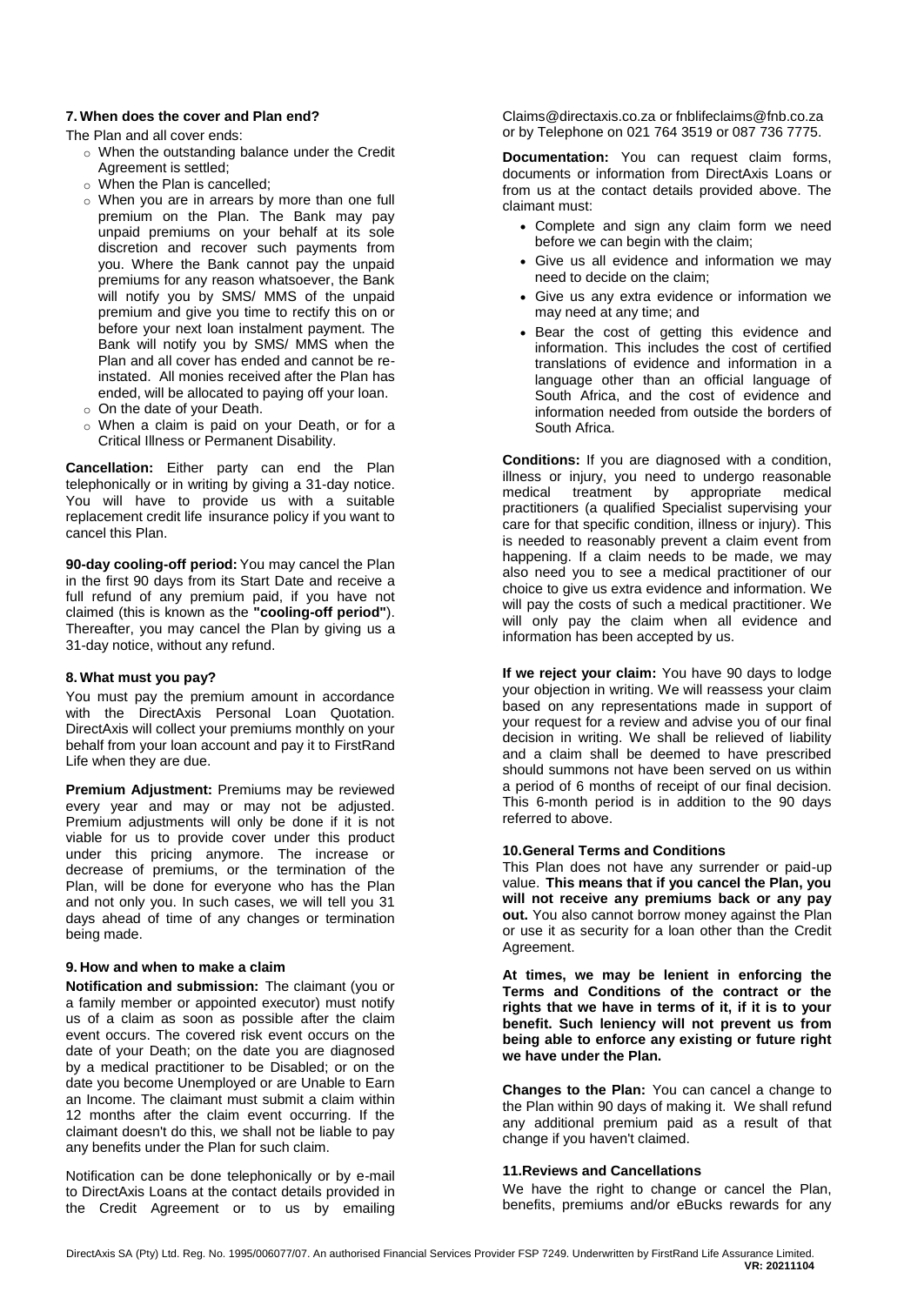reason, including but not limited to:

- Complying with legislation or other rules applicable to this Plan;
- Ensuring the Insurer's reputation remains intact and/or is not compromised;
- Products/plans no longer remaining financially feasible for the Insurer. This may be applicable to a product line and/or an individual policy;
- Undesirable and/or criminal activity.

In addition, we may place the Plan on hold and/or refuse any transaction, instructions or take any other action that we consider necessary to comply with the law and prevent or stop undesirable and/or criminal activity. Any legal issues will be decided in accordance with South African Law.

We will notify you via post, SMS, email or any other means at least 31 days before we make any changes or cancellations.

**Applicable law:** Any legal issues will be decided in accordance with South African Law.

**Disclosure of material facts:** It is your obligation to accurately and properly disclose all material facts to us. If any of the information or statements that you give us is wrong, or if you did not give us the relevant information when starting, or updating your Plan, we have the right to:

- Change the Terms and Conditions of your Plan;
- Cancel your Plan from any date that we choose and to keep your premiums for the cover you had until the date of cancellation;
- Treat your Plan as if it had never started and refund your premiums, less any costs we have incurred (for example, administration costs);
- Not pay out any claims; or
- Recover from you any amounts that we have paid for previous claims.

You must notify DirectAxis Loans when the status of your employment changes to ensure that your cover is appropriate. You are requested not to sign any blank or partially completed document.

You are entitled to a copy or written or printed record of your policy and any transaction requirement upon your request.

**General:** Because of the nature of the Plan and the fact that it only applies to the Credit Agreement, DirectAxis SA (Pty) Ltd has not done a complete financial analysis about your individual risk profile and financial needs for the purposes of the Plan. DirectAxis has considered the actual risk and liabilities of the Credit Agreement and the likelihood of the events occurring on a group basis. You should make sure that the Plan meets your needs and that you have all the information you need to make an informed decision.

If you are unsure, then you need to speak to your Financial Adviser. If DirectAxis completes or submits any transaction requirement on your behalf, you must be satisfied as to the accuracy and completeness of the details.

Generally, premiums are not tax deductible and benefits paid are not taxable. However, any additional interest received by you will be taxable in your own hands. This should not be considered tax advice and you are advised to contact your own tax consultants for tax advice.

# **12.Complaints Procedures & Regulatory Disclosures**

**Product Supplier and Underwriter:** FirstRand Life Assurance Limited ("FirstRand Life"), a licensed insurer, Licence No. 00102/001; Registration No. 2014/264879/06; 5 First Place, Bank City, 9 Kerk Street, Johannesburg, 2001; PO Box 1153, Johannesburg, 2000; Tel. 087 030 1999; Email: Claims@directaxis.co.za.

# **Administrator of the Policy**

First National Bank ("FNB"), a division of FirstRand Bank Limited, an authorised financial services and credit provider (NCRCP20); Registration No. 1929/001225/06; 3rd floor, 1 First Place, Simmonds Street, Bank City, 2001; PO Box 1153, Johannesburg, 2000; visit the FNB website. Tel: 087 575 9404; Email: [Claims@directaxis.co.za.](mailto:Claims@directaxis.co.za)

In the event of a claim, contact the Administrator on 021 7643519 or 087 736 7775 or email: claims@directaxis.co.za o[r fnblifeclaims@fnb.co.za.](mailto:fnblifeclaims@fnb.co.za)

If you have any policy administration related queries, contact DirectAxis on 021 764 5870 or email: clc@directaxis.co.za.

#### **Financial Services Provider and Intermediary:**

DirectAxis SA (Pty) Ltd (Registration no 1995/006077/07) is an authorised Financial Services Provider. FSP No. 7249. 108 De Waal Road, Diep River 7780. PO Box 44319, Claremont, 7735. Visit the Direct Axis website. Tel: +27 21 764 3000. Email: customerservice@directaxis.co.za

FirstRand Life, FNB and DirectAxis SA (Pty) Ltd are registered financial services providers for this class and type of product.

**FAIS class and type of product:** Category 1, Subcategory 1.22 (Long-term Insurance - Category B1- A).

FNB and DirectAxis SA (Pty) Ltd take responsibility for the actions of their authorised representatives insofar as they are providing financial services. Some representatives may be rendering services under supervision and will inform you accordingly.

FirstRand Life has appointed DirectAxis SA (Pty) Ltd as the intermediary and has entered into an agreement authorising DirectAxis SA (Pty) Ltd to market products on its behalf. There is an intermediary agreement between FirstRand Life and DirectAxis SA (Pty) Ltd, for which DirectAxis SA (Pty) Ltd receives a fee for services rendered for the Plan.

FirstRand Life, FNB and DirectAxis SA (Pty) Ltd are associates in terms of the FAIS Act.